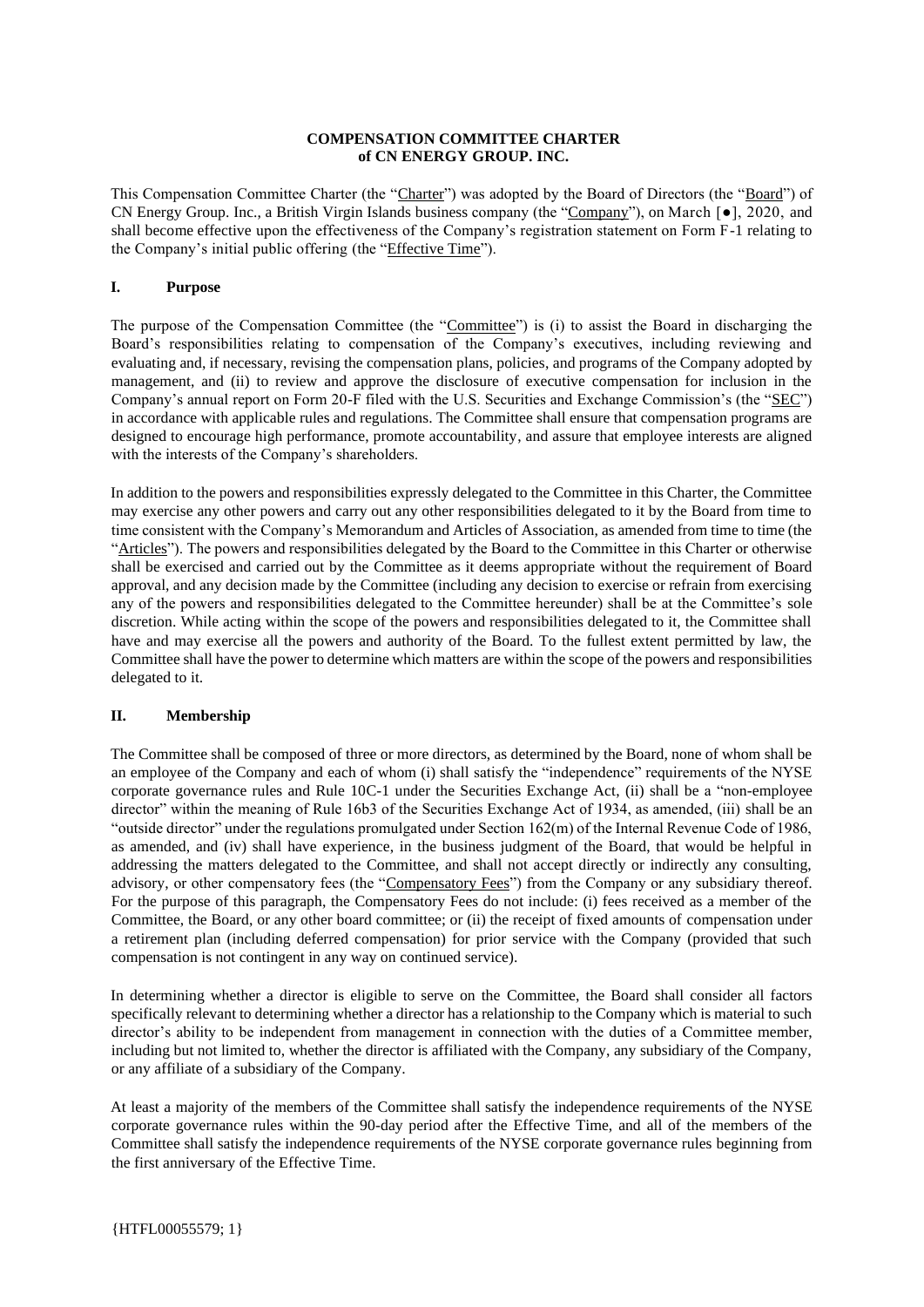The members of the Committee, including the chairperson of the Committee (the "Chair"), shall be appointed by the Board on the recommendation of the Nomination and Corporate Governance Committee. Committee members may be removed from the Committee, with or without cause, by the Board. If one Committee member ceases to be independent in accordance with the requirements of Rule 10C-1 due to circumstances beyond the member's reasonable control, that person, with notice by the Company to the NYSE or the applicable national security association, may remain a compensation committee member of the Company until the earlier of its next annual shareholders meeting or one year from the occurrence of the event that caused the member to be no longer independent.

## **III. Meetings and Procedures**

The Chair (or in his or her absence, a member designated by the Chair) shall preside at each meeting of the Committee and set the agendas for Committee meetings. The Committee shall have the authority to establish its own rules and procedures for notice and conduct of its meetings so long as they are not inconsistent with any provisions of the Articles that are applicable to the Committee.

The Committee shall meet on a regularly scheduled basis at least once per year and more frequently as the Committee deems necessary or desirable. A meeting of the Committee may be conducted in person or via telephone conference where every meeting participant can hear each other. Except as required by law, all matters shall be approved by a simple majority of all the Committee members.

All non-management directors who are not members of the Committee may attend and observe meetings of the Committee, but shall not participate in any discussion or deliberation unless invited to do so by the Committee, and in any event shall not be entitled to vote. The Committee may, at its discretion, include in its meetings members of the Company's management or any other person whose presence the Committee believes to be necessary or appropriate. Notwithstanding the foregoing, the chief executive officer may not be present during voting or deliberations concerning his or her compensation, and the Committee may exclude from its meetings any persons it deems appropriate, including but not limited to any non-management director who is not a member of the Committee.

The Chair shall report to the Board regarding the activities of the Committee at appropriate times and as otherwise requested by the Chairman of the Board.

### **IV. Duties and Responsibilities**

1. The Committee shall, at least annually, review and approve the compensation of the chief executive officer. In determining the long-term incentive component of the chief executive officer's compensation, the Committee shall consider the Company's performance, the value of similar incentive awards to chief executive officers at comparable companies, and the awards given to the chief executive officer in past years. The Committee shall have sole authority to determine the chief executive officer's compensation.

2. The Committee shall, with respect to executive officers other than the chief executive officer, make recommendations to the Board concerning compensation, incentive compensation plans, and equity-based plans.

3. The Committee shall annually review all annual bonus, long-term incentive compensation, stock option, employee pension, and welfare benefit plans (including *employee stock purchase plans, long-term incentive plans, management incentive plans and others*), and with respect to each plan shall have responsibility for:

(i) setting performance targets under all annual bonus and long-term incentive compensation plans as appropriate;

(ii) certifying that any and all performance targets used for any performance-based equity compensation plans have been met before payment of any executive bonus or compensation or exercise of any executive award granted under any such plan(s);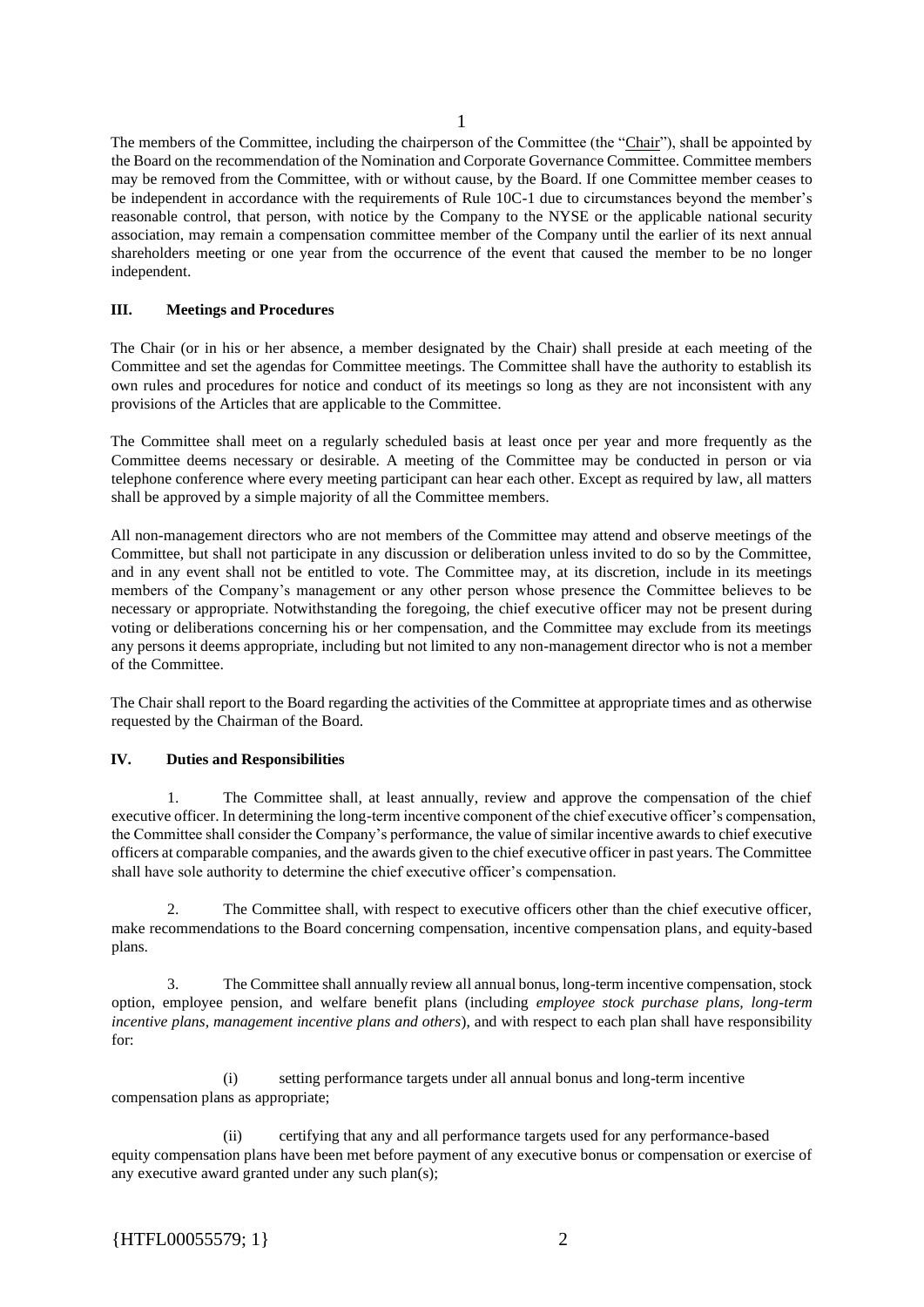(iii) approving all amendments to, and terminations of, all compensation plans and any awards under such plans;

 (iv) granting any awards under any performance-based annual bonus, long-term incentive compensation and equity compensation plans to executive officers or current employees with the potential to become the chief executive officer or an executive officer, including stock options and other equity rights (*e.g.,*  restricted stock, stock purchase rights);

 (v) approving which executive officers are entitled to awards under the Company's stock option plan(s);

(vi) repurchasing securities from terminated employees; and

 (vii) conducting an annual review of all compensation plans, including reviewing each plan's administrative costs, reviewing current plan features relative to any proposed new features, and assessing the performance of the plan's internal and external administrators if any duties have been delegated.

4. The Committee may, in its sole discretion, retain or receive the advice from the Company's regular legal counsel, other independent counsel, compensation and benefits consultants, and other experts or advisors (the "Compensation Advisors") that the Committee believes to be desirable or appropriate. The Committee is not bound by the advice or recommendations of the Compensation Advisors and shall exercise its own judgment in fulfilling its responsibilities.

5. The Committee shall be directly responsible for the appointment, compensation, and oversight of the work of the Compensation Advisors.

6. The Company shall provide for appropriate funding, as determined by the Committee, for payment of compensation to the Compensation Advisors.

7. The Committee shall select, or receive advice from the Compensation Advisors, other than inhouse legal counsel, after taking into consideration the following factors:

(i) the provision of other services to the Company by the person that employs the Compensation Advisors;

(ii) the amount of fees received from the Company by the person that employs the Compensation Advisors, as a percentage of the total revenue of the person that employs such Compensation Advisors;

(iii) the policies and procedures of the person that employs the Compensation Advisors that are designed to prevent conflicts of interest;

(iv) any business or personal relationship of the Compensation Advisors with a member of the Committee;

(v) any stock of the Company owned by the Compensation Advisors; and

(vi) any business or personal relationship of the Compensation Advisor or the person employing the Compensation Advisors with an executive officer of the Company.

8. The Committee shall conduct the independence assessment outlined in this Charter with respect to any Compensation Advisors, other than in-house legal counsel. Nevertheless, the Committee may select, or receive advice from, any Compensation Advisors, including ones that are not independent, after considering factors 7(i) through 7(vi) outlined above.

9. For purposes of this Charter, the Committee is not required to conduct an independence assessment for any Compensation Advisors that act in a role limited to the following activities for which no public disclosure is required: (a) consulting on any broad-based plan that does not discriminate in scope, terms, or operation, in favor of any executive officers or directors of the Company, and that is available generally to all